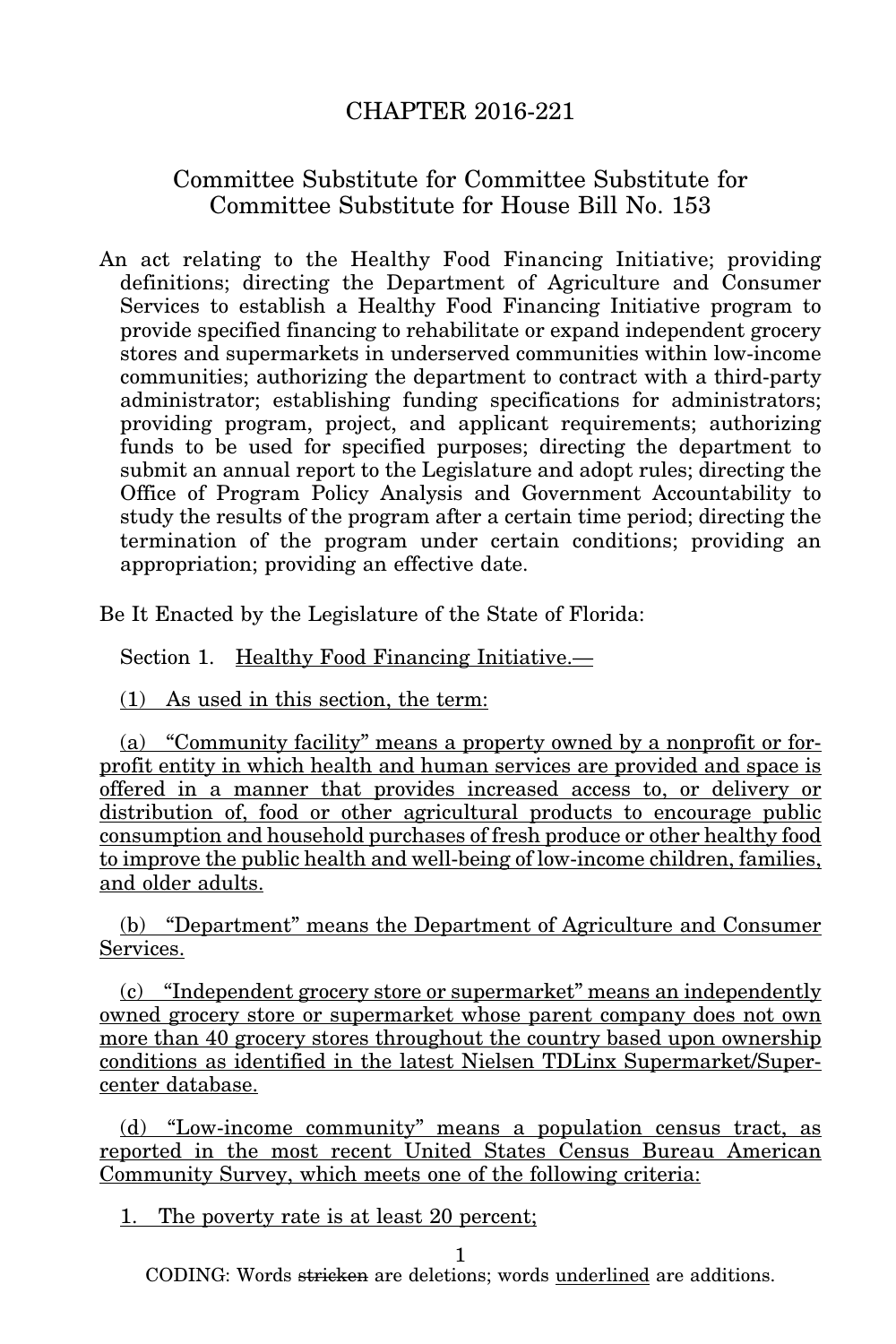2. In the case of a low-income community located outside of a metropolitan area, the median family income does not exceed 80 percent of the statewide median family income; or

3. In the case of a low-income community located inside of a metropolitan area, the median family income does not exceed 80 percent of the statewide median family income or 80 percent of the metropolitan median family income, whichever is greater.

(e) "Program" means the Healthy Food Financing Initiative established by the department.

(f) "Underserved community" means a distressed urban, suburban, or rural geographic area where a substantial number of residents have low access to a full-service supermarket or grocery store. An area with limited supermarket access must be:

1. A census tract, as determined to be an area with low access by the United States Department of Agriculture, as identified in the Food Access Research Atlas;

2. Identified as a limited supermarket access area as recognized by the Community Development Financial Institutions Fund of the United States Department of the Treasury; or

3. Identified as an area with low access to a supermarket or grocery store through a methodology that has been adopted for use by another governmental initiative, or well-established or well-regarded philanthropic healthy food initiative.

(2) The department shall establish a Healthy Food Financing Initiative program that is composed of and coordinates the use of grants from any source; federal, state, and private loans from a governmental entity or institutions regulated by a governmental entity; federal tax credits; and other types of financial assistance for the rehabilitation or expansion of independent grocery stores, supermarkets, community facilities, or other structures to increase access to fresh produce and other nutritious food in underserved communities.

 $(3)(a)$  The department may contract with one or more qualified nonprofit organizations or Florida-based federally certified community development financial institutions to administer the program through a public-private partnership. Eligible community development financial institutions must be able to demonstrate:

1. Prior experience in healthy food financing.

2. Support from the Community Development Financial Institutions Fund of the United States Department of the Treasury.

2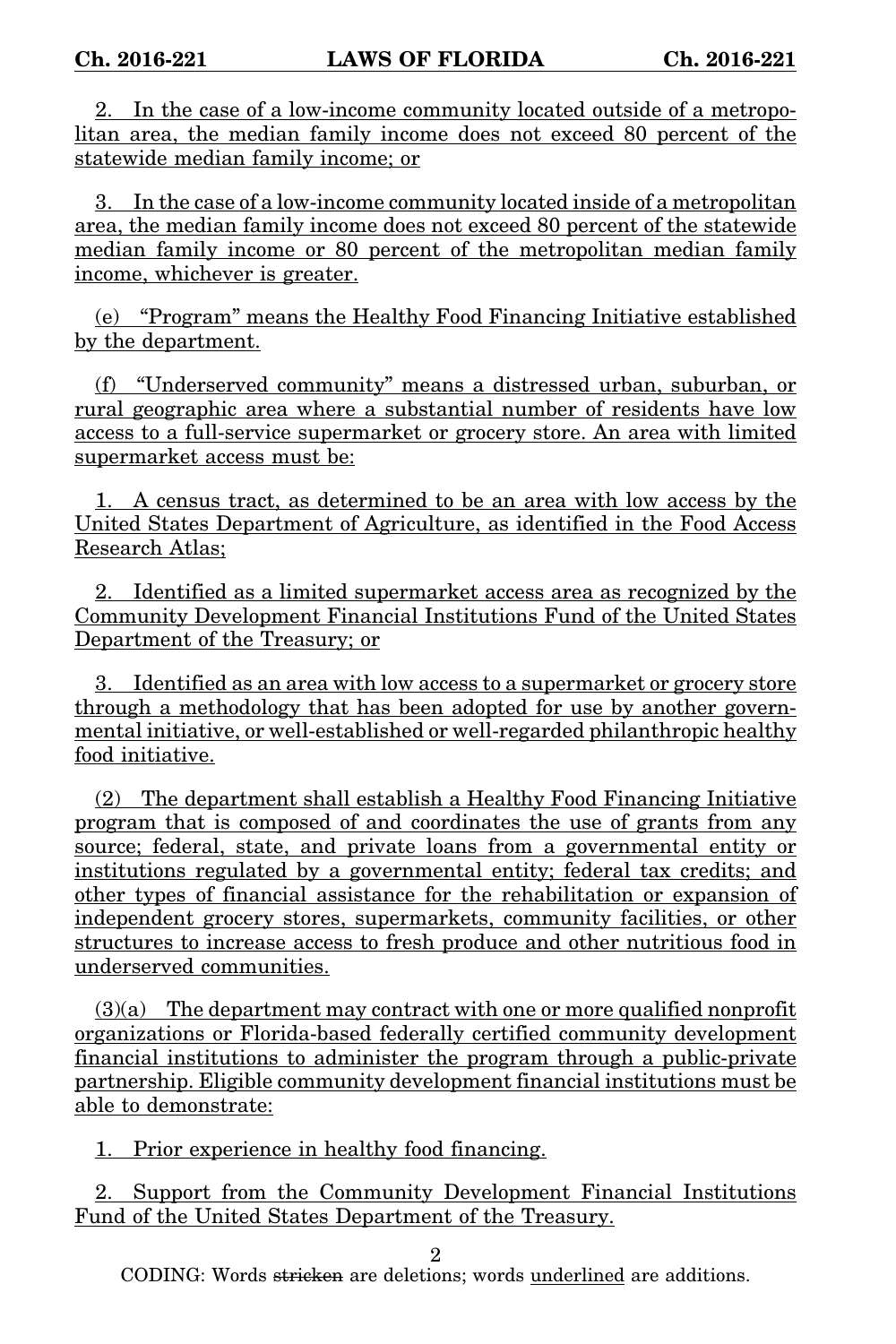3. The ability to successfully manage and operate lending and tax credit programs.

4. The ability to assume full financial risk for loans made under this initiative.

(b) The department shall:

1. Establish program guidelines, raise matching funds, promote the program statewide, evaluate applicants, underwrite and disburse grants and loans, and monitor compliance and impact. The department may contract with a third-party administrator to carry out such duties. If the department contracts with a third-party administrator, funds shall be granted to the third-party administrator to create a revolving loan fund for the purpose of financing projects that meet the criteria of the program. The third-party administrator shall report to the department annually.

2. Create eligibility guidelines and provide financing through an application process. Eligible projects must:

a. Be located in an underserved community;

b. Primarily serve low-income communities; and

c. Provide for the renovation or expansion of, including infrastructure upgrades to, existing independent grocery stores or supermarkets; or the renovation or expansion of, including infrastructure upgrades to, community facilities to improve the availability and quality of fresh produce and other healthy foods.

3. Report annually to the President of the Senate and the Speaker of the House of Representatives on the projects funded, the geographic distribution of the projects, the costs of the program, and the outcomes, including the number and type of jobs created.

(4)(a) The Office of Program Policy Analysis and Government Accountability shall review the program and data collected from the department after a term of 7 years and report to the President of the Senate and the Speaker of the House of Representatives. The report shall include, but is not limited to, health impacts based on data collected by the state on diabetes, heart disease and other obesity-related diseases, and other factors as determined by the department.

(b) If the report determines the program to be unsuccessful after 7 years, the department shall create guidelines for unused funds to be returned to the initial investor.

(5) A for-profit entity, including a convenience store or a fueling station, or a not-for-profit entity, including, but not limited to, a sole proprietorship, partnership, limited liability company, corporation, cooperative, nonprofit

3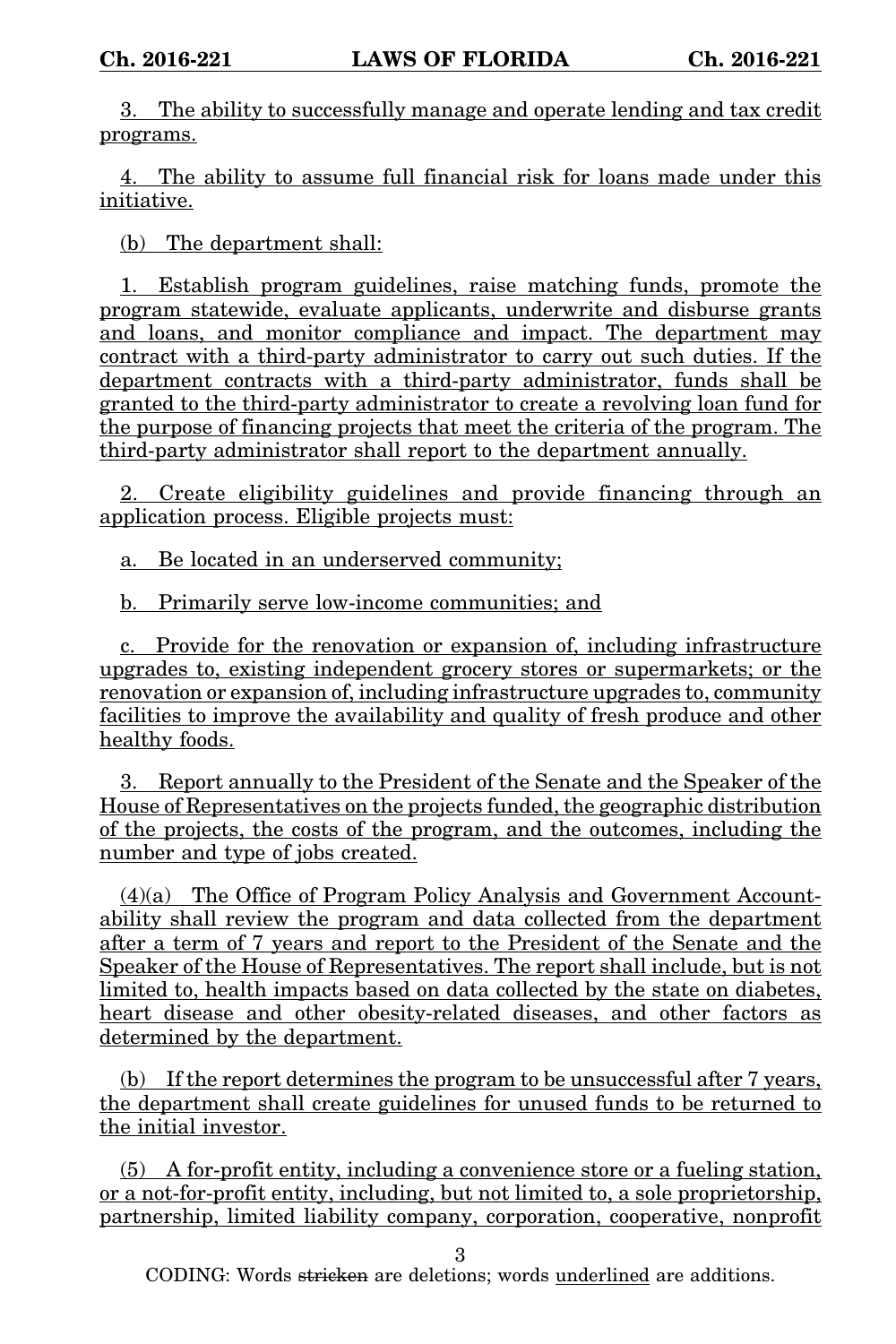organization, nonprofit community development entity, or private university, may apply for financing. An applicant for financing must:

(a) Demonstrate the capacity to successfully implement the project and the likelihood that the project will be economically self-sustaining;

(b) Demonstrate the ability to repay the loan; and

(c) Agree, as an independent grocery store or supermarket, for at least 5 years, to:

1. Accept Supplemental Nutrition Assistance Program benefits;

2. Apply to accept Special Supplemental Nutrition Program for Women, Infants, and Children benefits and accept such benefits, if approved:

3. Allocate at least 30 percent of food retail space for the sale of perishable foods, which may include fresh or frozen dairy products, fresh produce, and fresh meats, poultry, and fish;

4. Comply with all data collection and reporting requirements established by the department; and

5. Promote the hiring of local residents.

Projects including, but not limited to, corner stores, bodegas, or other types of nontraditional grocery stores that do not meet the 30 percent minimum in subparagraph 3. can still qualify for funding if such funding will be used for refrigeration, displays, or other one-time capital expenditures to promote the sale of fresh produce and other healthy foods.

(6) In determining which qualified projects to finance, the department or third-party administrator shall:

(a) Give preference to local Florida-based grocers or local business owners with experience in grocery stores and to grocers and business owners with a business plan model that includes written documentation of opportunities to purchase from Florida farmers and growers before seeking out-of-state purchases;

(b) Consider the level of need in the area to be served;

(c) Consider the degree to which the project will have a positive economic impact on the underserved community, including the creation or retention of jobs for local residents;

(d) Consider the location of existing independent grocery stores, supermarkets, or other markets relevant to the applicant's project and provide the established entity the right of first refusal for such project; and

(e) Consider other criteria as determined by the department.

4